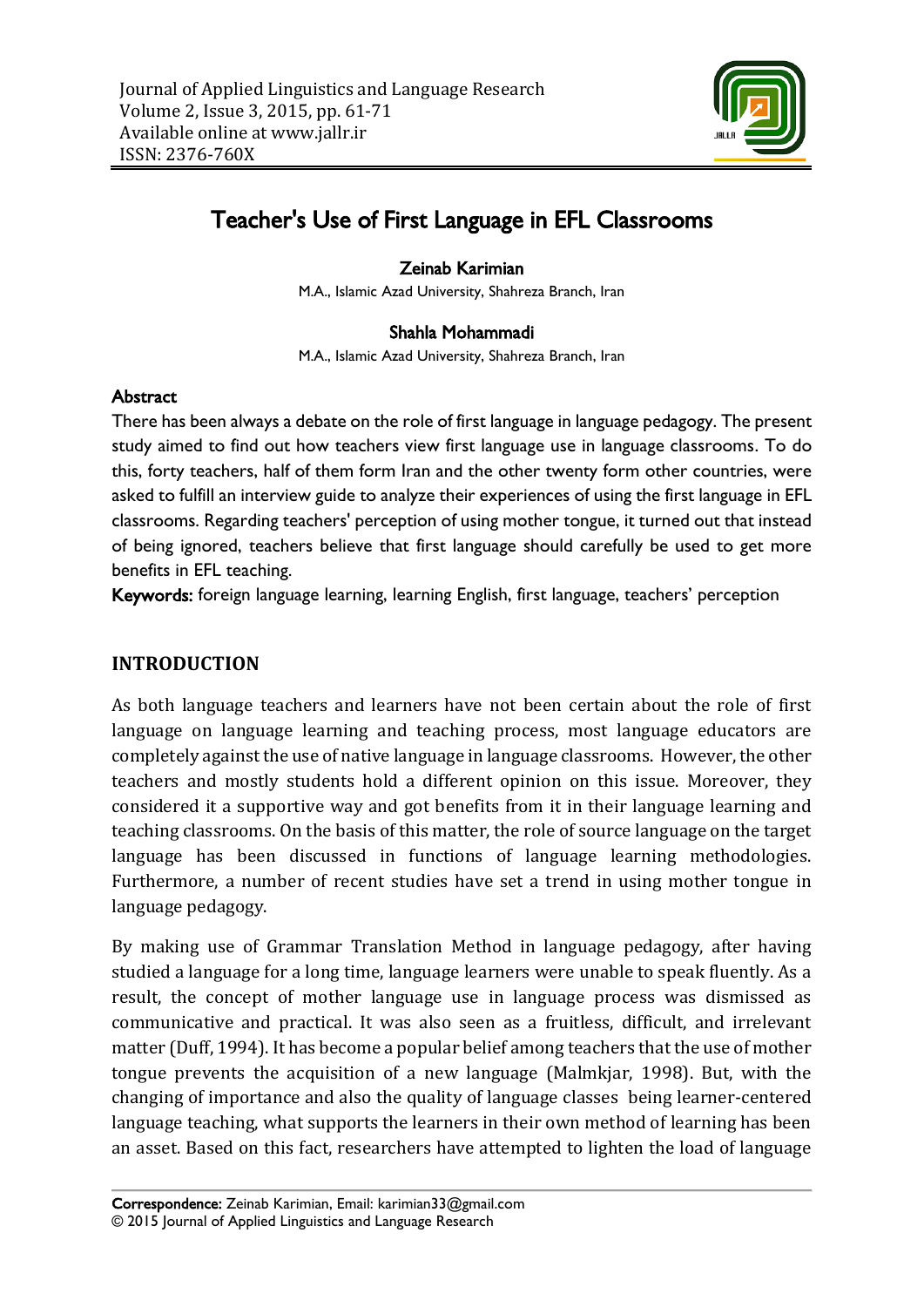learning, and have investigated what is helpful for learners to reach their learning goals in the most economical way. Among them, the use of class first language as well as its place in language pedagogy has been a debatable topic.

Although, most language educators and teachers are completely against the use of source language in language classrooms, nowadays, this perspective is changing and more and more professionals have started to believe in the facilitating role of the first language (L1) in the second and foreign language classroom (Liao, 2006; Kavaliauskienë & Kaminskienë, 2007; cook, 2010). Further, teachers and, in a broad way, students have considered mother language a supportive strategy and got benefits from it. It was also emphasized to have a view of seeing learners' mother tongue as a valuable resource to make up for their limitations in the process of L2 learning (Corder, 1981). So, the learners have often set a trend in using first language as a learning means to reach their goals in comprehending, remembering as well as producing their foreign or second language whether their teachers discourage them or not.

No matter how good the students are at comprehending authentic reading or listening materials, in language learning process, mostly learners translate from one language into another mentally and vice versa. This fact makes EFL teachers give attention to the importance of translation or to the use of first language in language classrooms (Kavaliauskienë & Kaminskienë, 2007).

The present study investigated English language teachers with practical experience in EFL teaching. The goal was mostly to detect teachers' points of view of first language use in language classes. Another main matter was to assist the teachers to give attention to the way they use native language and to get the possible benefits of using its strategies in English teaching process. With regard to these goals, the study tried to seek an answer to the following question: What are the teachers' perspectives on the use of first language in their language teaching classes?

# **The History of First Language in ELT Methodologies**

If we consider the history of teaching and learning a language as a second and a foreign language, it may be quite beneficial to make a mention of Grammar Translation Method (GTM), for there can be no doubt that the first step to activate mother tongue in ELT classes is to consider the role of GTM in pedagogical methodologies. In fact, GTM was first known in the United States as the Prussian Method, derived from the classical method of teaching Greek and Latin. The goal of GTM was to help students read literature and translate sentences and texts word for word with the help of their native tongue. In addition, words were taught through bilingual word lists, and grammar items were:

"graded for difficulty and presented a few at a time, starting with the easiest and most important…..each unit or lesson involves a few new rules, which are first explained to the students in their own language, learned and committed to memory" (Cook, 2010, p. 10).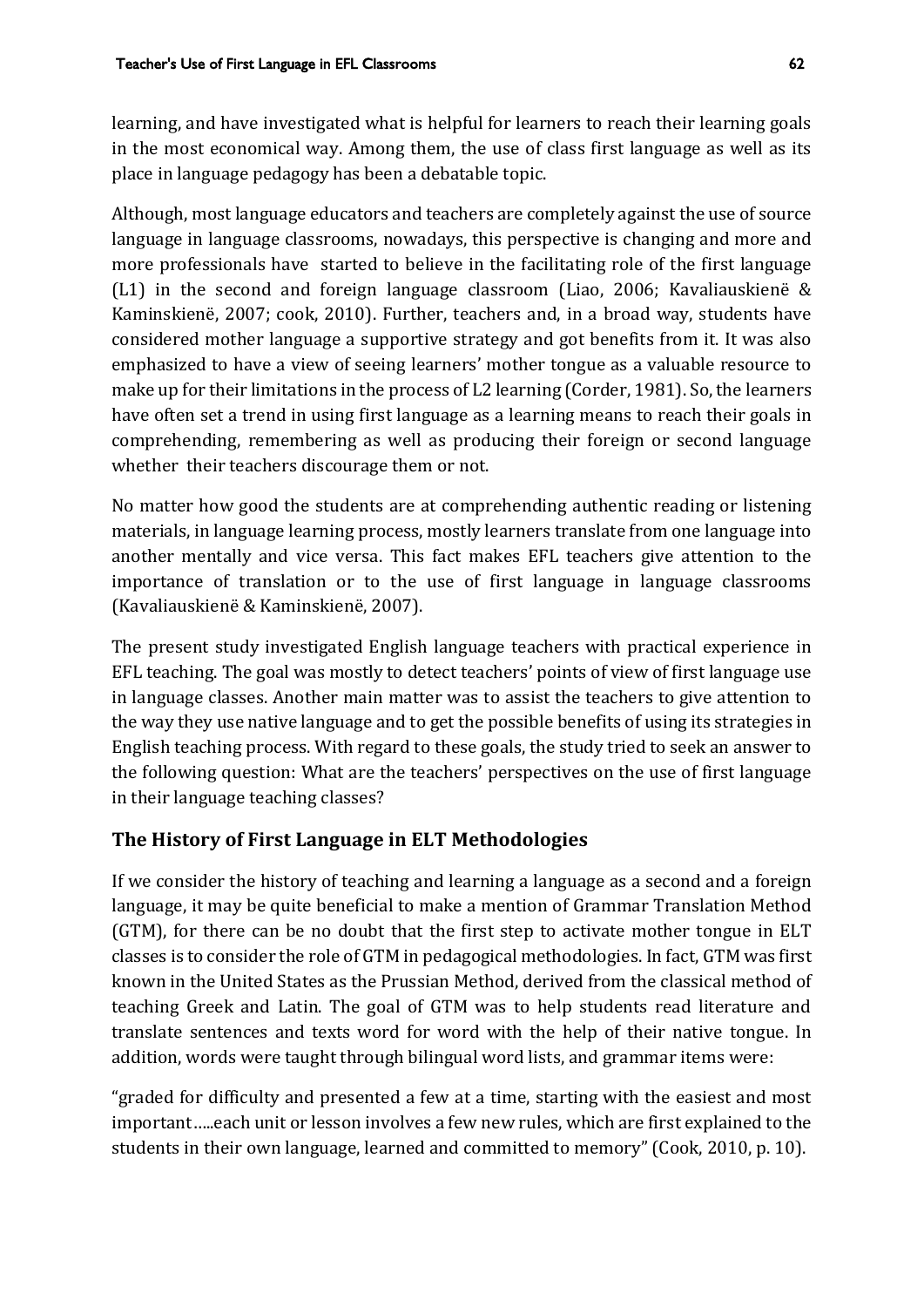While being able to read literature was the main focus of a traditional language learning classroom in which GTM was used, comprehension of the text was quite important. Moreover, in that class, the focus was on accuracy in language use rather than fluency or spoken communication in language.

"What the critics of GTM have pointed to is not difficult to guess. In their view it is exclusively focused upon grammatical accuracy with no attention to fluency, moreover exclusively on writing with no practice of speech. It uses isolated invented sentences rather than authentic connected texts. It teaches knowledge about a language rather than an ability to use it, and generally it has been claimed unnatural, authoritarian and dull. It is easy to imagine the frustration of students faced with an explanation, particularly if they are eager to use the language in real spoken communication, perhaps on a visit to a country where the language is spoken". (Cook, 2010, p. 14)

Thanks to this, immediately after World War I, a group of phoneticians and linguists with experience of teaching called Reform Movement formulated their own aim to abandon the use of mother tongue in language teaching process. Their main focus was the on spoken language, language oral skills and the importance of spoken language (Cook, 2010). Although, the Reform Movement was to oppose native language use in language pedagogy, in their language classroom, the teachers were allowed to make use of mother tongue in new words explanations and also new grammar points descriptions (Howatt, 1984).

Then, in 1899, Henry Sweet published a book called Practical Study of Languages. A chapter of this book was concerning first language use. In that book, he was in favor of using mother tongue as he says that "we translate the foreign words and phrases into our language because this is the most convenient at the same time the most efficient guide to their meaning" (Sweet, 1964, p. 201). After that, the Reform Movement formulated another idea for adult language learners, such as those adults who immigrated to the USA, and those who traded and toured in Europe. Both of these groups needed their own fast new language learning to meet their basic needs in a new country or to do their own business (Cook, 2010).

Regarding this issue, private language schools were founded. The Berlitz Schools were prominent among this new form of language schools, and their way of teaching was called Berlitz Method in use of learners' mother tongue was prohibited. They just advocated the speaking skill and all teachers were the native speakers of the target language. In addition, their classrooms were army-like ones, in which the teachers' performance was monitored through using microphones to repress any use of learners' own language. Finally the purpose of these classes led to a strong and coherent new program in language teaching named the Direct Method which was an obvious response to Grammar Translation Method.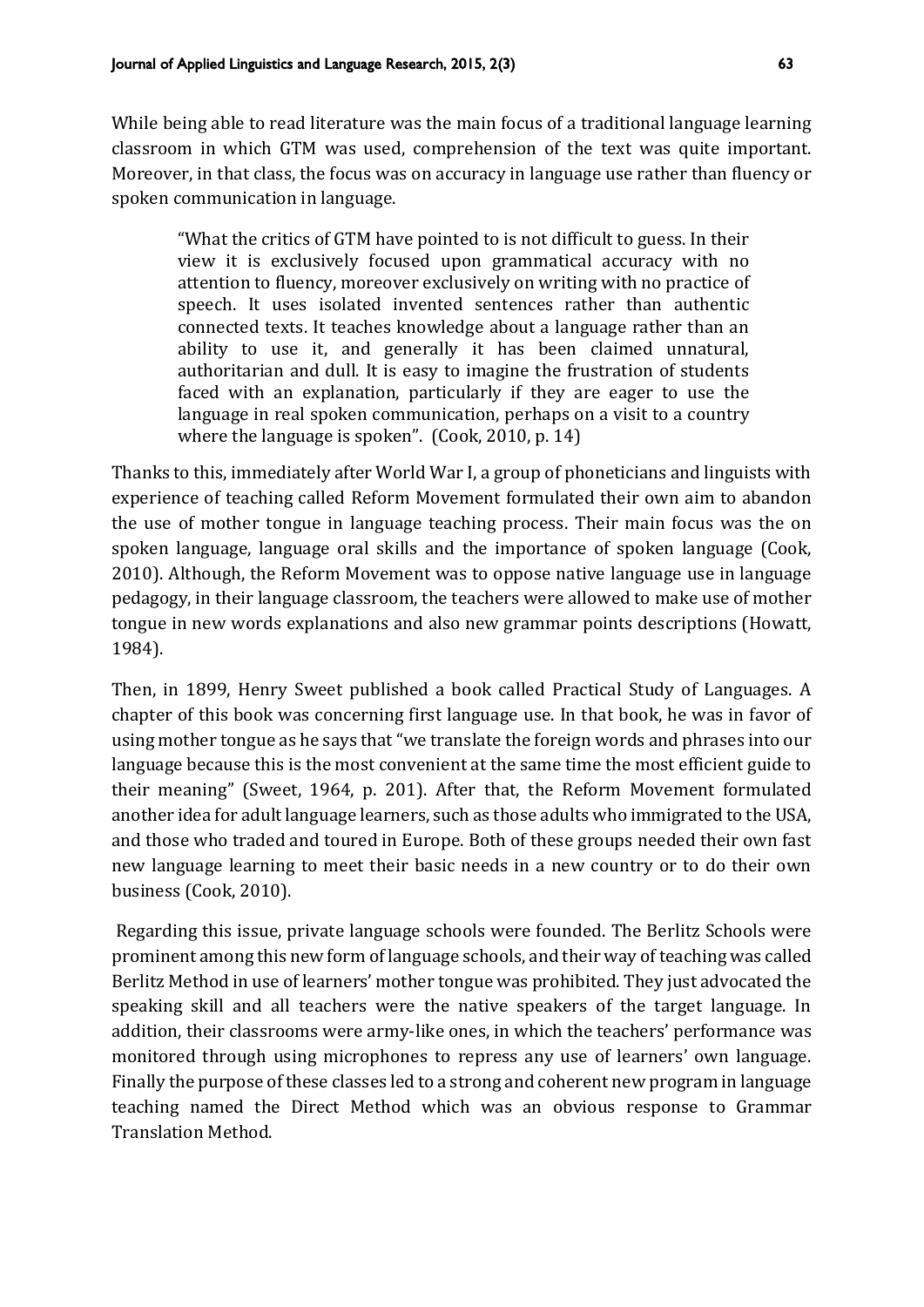The coming of Direct or Natural Method was regarded as a revolution in language teaching. The only language used in those classes was the target language and all teachers and learners avoided using the learners' native language. In such a kind of managing classroom, although, classroom realia and objects were used to accelerate the speed of language learning, mostly, the explanation of abstract terms and complicated grammatical words remained as a difficult job (Richards & Rodgers, 2001).

At the end of World War II, the American Army Method was expanded to train the military personnel, in which attempts were made to teach the new language directly, without any use of mother tongue in language pedagogy. After that, another method called suggestopedia (Lozano, 1978) appeared with the aim of reducing the students' stress during the language learning. The next technique was Total Physical Response (Asher, 1977) in which learning was through taking action without speaking. In this form of language teaching, it was seen a strong opposition to using first language in ELT.

Then, community language learning (Curran, 1976) was notable. For Curran, whole person learning process and trusting relationship were important. Regarding the language learning activities, the use of learners' mother tongue was allowed in CLL classroom (Cook, 2010, p. 24). The main following approach was Communicative Language Teaching (CLT), in which the main focus was on communicative activities, and the role of learners' native language was restricted. For them, English learning was just through English, and thinking in English rather than translating it into their mother tongue (Willis, 1981).

# **Teachers' perceptions of using first language in second language pedagogy**

In language pedagogy, teachers' views of using learners' mother tongue in teaching foreign language have been another interaction. Teachers, instructors, educators and university professors know, whether they like it or not, language learners indirectly and unconsciously make use of their own language while learning a language. It was stated that a child is cognizant of his bilinguality (Fisiak, 1981). He also mentioned, while learning a language, language learners freely switches from one language into another freely, which was named "natural translation", i.e., translation which is mostly done by people without working on translation. Based upon what the other studies have worked on mother language use, it was clear that from the earliest stages of bilingualism, the two languages are combined, in which the two languages supplement each other. Hence, ignoring mother tongue interferences in EFL process is almost impossible (Marton, 1977).

Teachers were inspired to use learners' mother tongue in their language classrooms to make it more dynamic, help learners feel a sense of security and also confirm their experiences (Schweers, 1999). While some ELT educators may confirm the role of first language as an essential manner to check if the students comprehend materials, some other teachers may totally ignore the use of learners' own language in their language classes. Making use of learners' mother tongue in language pedagogy is an issue most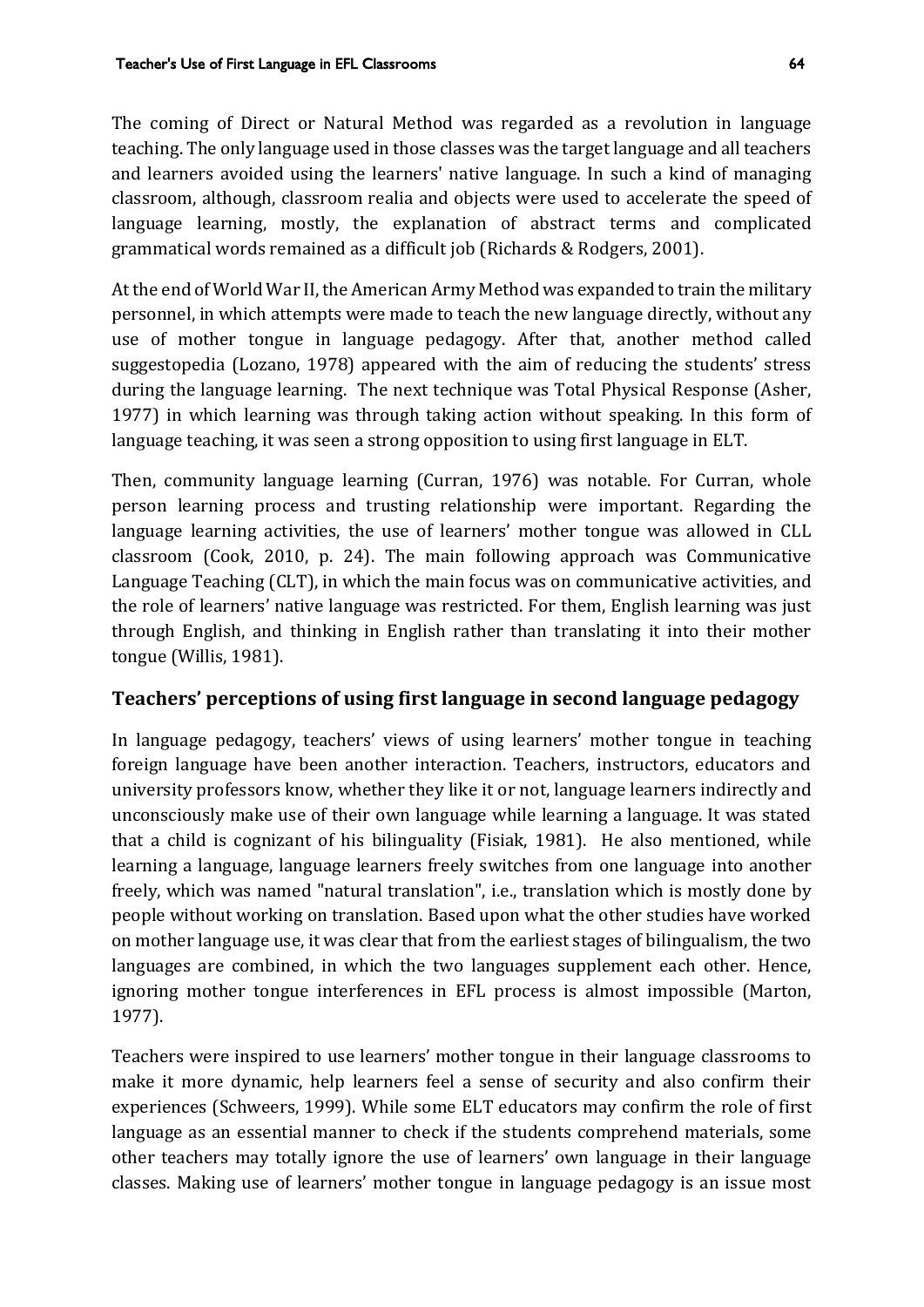language teachers have a view, but some often, these viewpoints are not in a line of getting benefit of first language (Malmkjar, 1998).

### **First language and Teaching**

Based upon the shortcomings of grammar translation method, it has been seen as an unsatisfactory method in the history of the pedagogical methodologies. As a result, this negative attitude towards GTM has made many teachers feel ill at ease with mother language use, and the word translation has been considered a pointless matter in this history. Moreover, many language teachers often ignore the use of first language in their language learning classrooms. As a result "the issue of the use of learners' mother tongue in language teaching is one on which most language teachers have a view" (Malmkjær, 1998).

But, using translation activities doesn't have to mean using that kind of method. Furthermore, one cannot find a reason why first language should not play a role in modern language pedagogy. It can be interesting to say that during late 1980s, it was mentioned that "in modified form it (GTM) resumes to be widely used in some parts of the world today and is still widely practiced" (Richards & Rodgers, 1986).

In recent years, since, there is no valid database to prove the monolingual way as the best in teaching and learning a new language, it is believed that the use of learners' mother tongue can be considered a pedagogical instrument by teachers. Further, first language has been used by EFL learners to facilitate and accelerate language learning for centuries (Liao, 2006; Cook, 2010). Nevertheless, language learners' use of their own language seems inconsistent with their teachers' beliefs.

### **THIS STUDY**

The nature of first language as an important factor as well as its function in the process of second or foreign language pedagogy was often misunderstood. The present study intended to investigate and analyze the language teachers' perceptions of using mother tongue in their language teaching classes. The most important matter in investigation of the study was to make a shift in attitudes towards first language and a bad name of its association with a traditional language pedagogy method which is GTM. It hopefully makes them aware of various learning strategies involving learners' mother tongue and to get the possible benefits of using L1 strategies in English teaching. As a result, the challenging problem was to consider if the use of learners' mother tongue in language teaching as a facilitating or a debilitating matter.

### **METHOD**

### **Participants**

The participants for the study were two groups of teachers: twenty at two language schools in Iran and twenty cooperating via the internet. These teachers were mostly those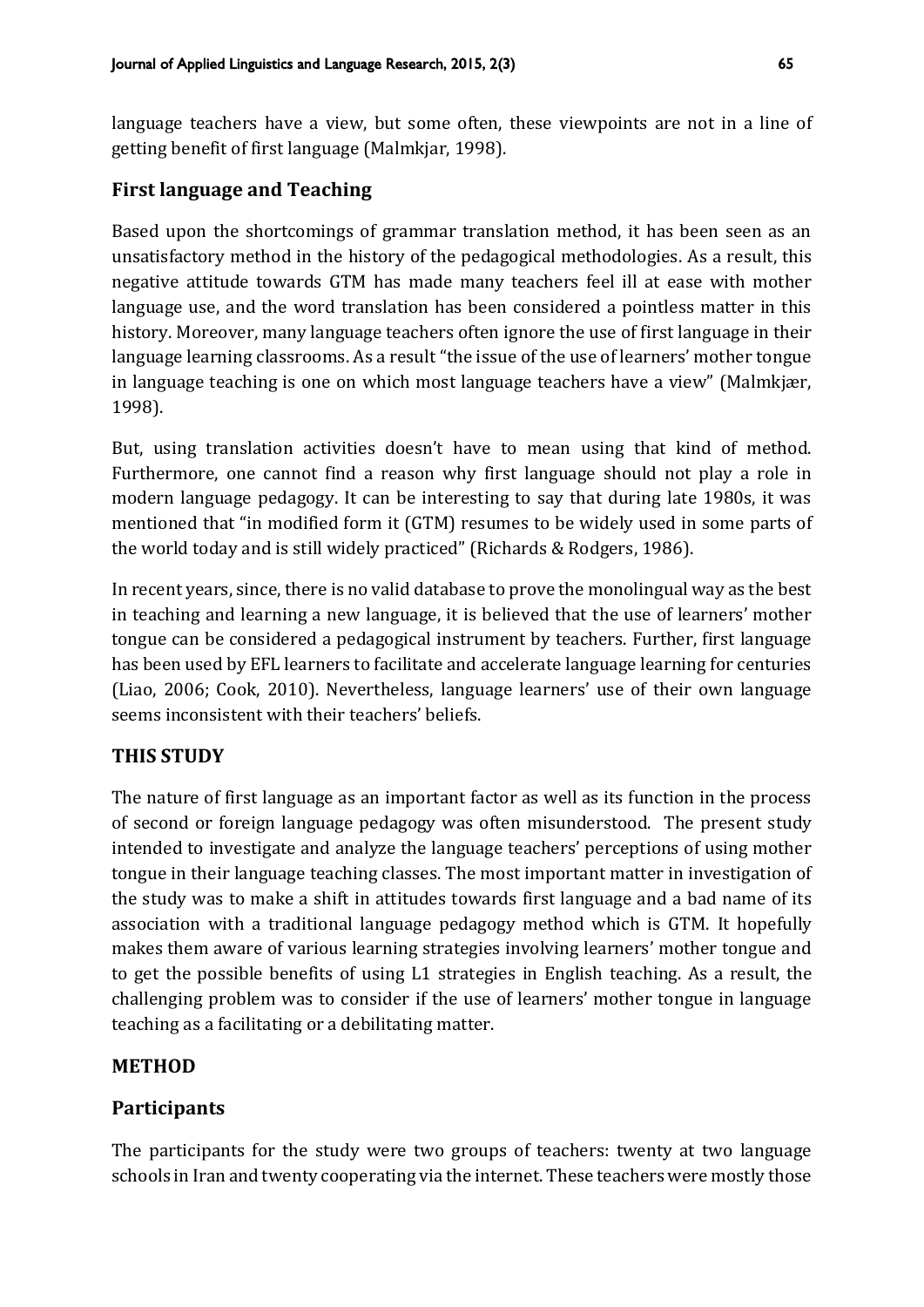of the advanced level classes and they had experienced all different levels of language learning.

### **Instruments**

This study made use of the following materials for data collection.

# *Interview Guide for teachers*

Since the study aimed to see how first language is beneficial in the process of new language learning, the researcher prepared an interview guide for the teachers in order to find out the teachers' perceptions of learners' mother tongue in their language learning classes (see the appendix). The interview guide material was firstly borrowed from the internet and modified by the researcher. It dealt with teachers' experiences in different levels of English classes.

# **Procedures**

Twenty teachers were asked to fill out an interview guide at two institutes. It took about 7 weeks. In addition, meanwhile, the researcher gathered 20 teachers' replies to the interview guide questions on the internet. Then, the analysis of the interview data involved organizing a narrative description of the phenomenon, and classifying the data.

# **RESULTS**

# **Analysis of the teachers' interview guide**

Dealing with mother tongue is an issue most teachers have to face around the world in EFL and ESL classes. No matter what nationality they are, mother tongue is always there interfering in their lessons. The study aimed to find out the teachers' perceptions of L1 in their language teaching experiences. The following results are what the researcher came up with, after collecting data from two groups of teachers. Each is explained separately.

# *Selected teachers*

The data gathered from the teachers show that the use of class mother tongue is somehow a tool in language learning process. Considering the answers to the questions such as "should English teachers use L1 in the L2 classrooms?", or "how much of our students' mother tongue should be used when teaching them a second language?" it was revealed that all teachers thought of first language as the end solution to the language learning process. But the issue all the teachers of the study agreed on was condition and situation in which mother tongue can play its best role. In other words, what seemed to be a serious and important matter to all teachers was the amount and the occasions of using learners' mother tongue. What follows is to highlight this subject.

 $\triangleright$  The students think that it is very difficult for them to learn. So I think we should use English in class as much as possible. It is not only practices for the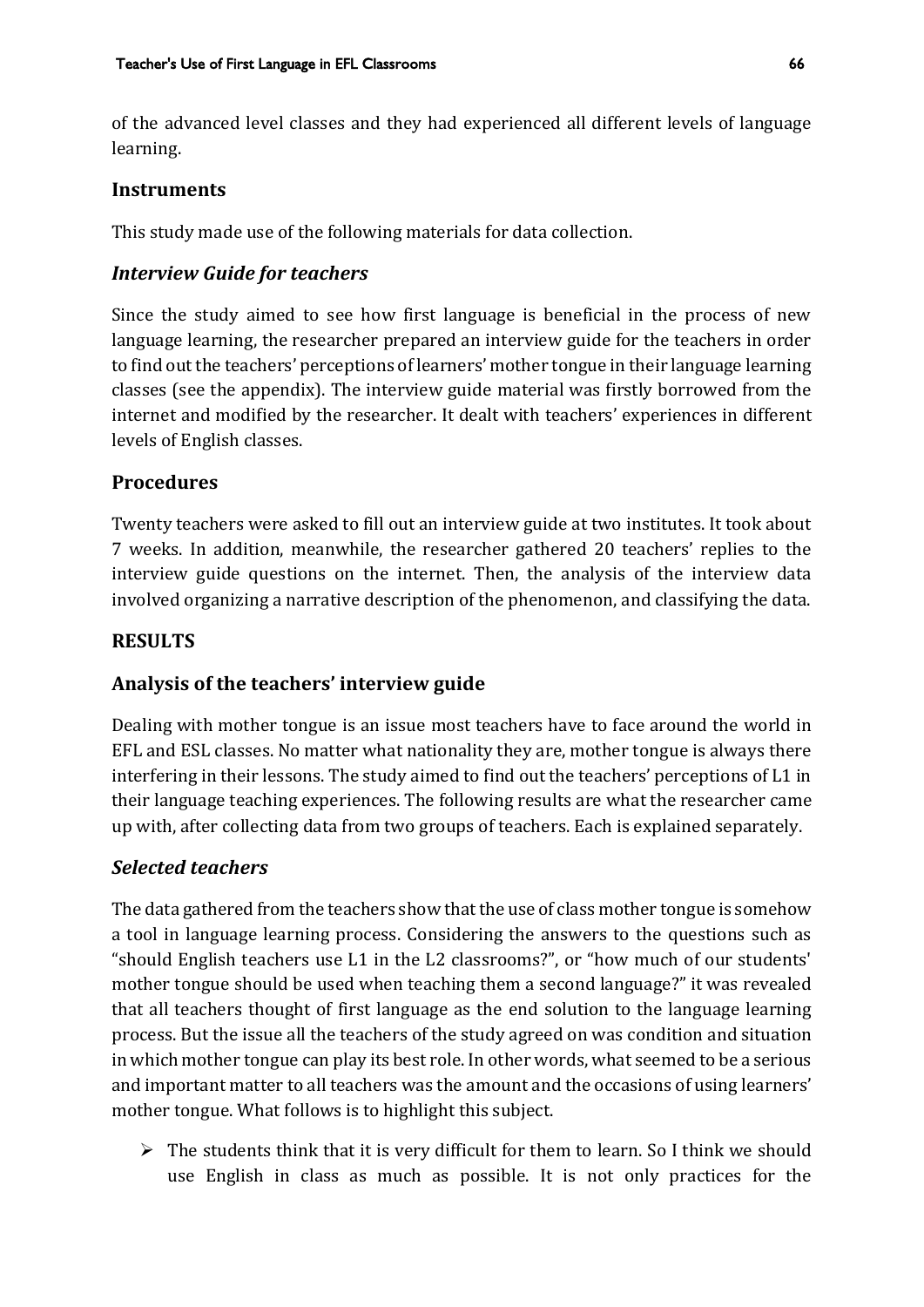students listening, but also improves their oral English. As an English teacher, we could try to use English. Of course when you deal with some difficult Grammar, You can use L1 to explain it.

- $\triangleright$  In some situations, there are some points that cannot be clear through English words or explanations. So, the teacher resorts to the students' mother tongue to facilitate learning process. This also can help save time during the lesson and work better on more beneficial matters of the lesson.
- $\triangleright$  Sometimes, we have to use the mother language inside the classroom, for example, when you try to teach different types of trees or flowers. But teachers should try to get their students' agreement that overuse of their own language deprives them from the chance to learn English. So the best answer is to speak in English as much as you can.
- $\triangleright$  I'm not against using mother tongue but it must be used judiciously.
- $\triangleright$  From my experiences I can tell that it is sometimes necessary for low levels but there is a danger that students get used to it and they expect you to use it whenever they have a difficulty. I can say that in a way using mother tongue may make our students stop challenging themselves. On the other hand, most of the time, I use their mother tongue to do some translation with them. I give them Persian sentences and they translate them into English to practice new vocabulary or grammar. Sometimes I do this as a competition between two groups which makes it more enjoyable.

On the basis of their statements, some teachers recommend using synonyms or antonyms in English to avoid using mother tongue which is also a very useful method, but they concluded that there comes time when teachers are at their wits` end and whatever they explain the learner doesn't get the meaning. For there are no real synonyms in English language and synonyms have near but not exact meaning of the same word. Here the teacher's role, his vast knowledge and experience in teaching English and finally suitable materials chosen for the learner can be very useful. Some English teachers allow their students to use a bilingual dictionary when they can't convey the meaning in English but it should be the last choice, only for jargons and expressions not used or found in mother tongue.

### *Teachers on the Internet*

Most teachers agreed on the matter for using first language by asking them "How to deal with the mother tongue in an English Class?" the following statements can confirm the claimed sentence.

 $\triangleright$  I am sure that the students' mother tongue is a supporting factor in EFL whether in language practice classes or in teaching a particular subject. I do resort to it occasionally and I know that this helps my students in following my instruction and in learning.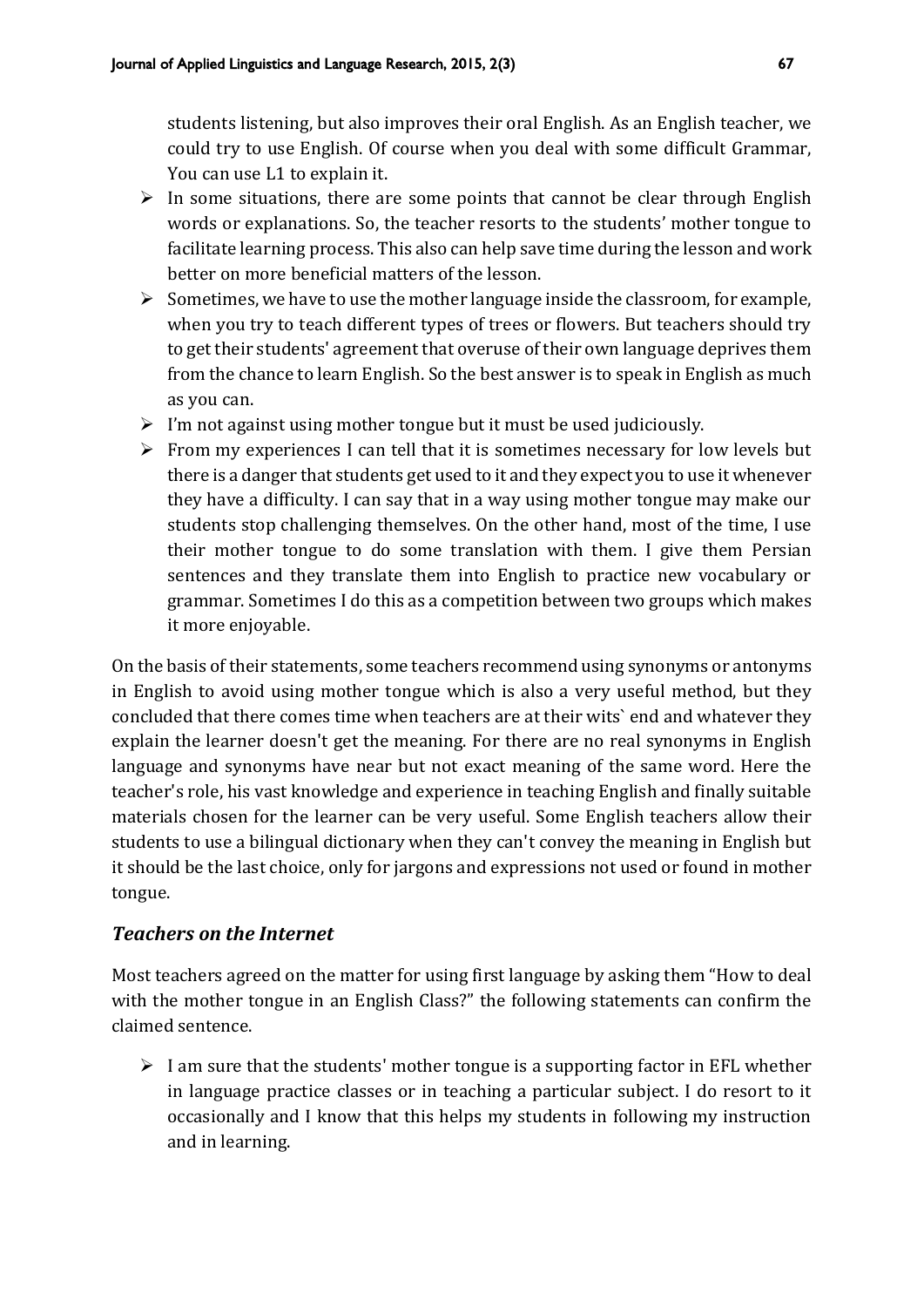- $\triangleright$  I work at a university where using the mother tongue is forbidden but most of us use our mother tongue time to time as we feel the necessity of it.
- $\triangleright$  The mother tongue can never be ignored in EFL, in which a single extra term in the students' mother tongue may throw a lot of light on any question and accelerate learning.
- $\triangleright$  I agree with our colleagues on this matter for using mother tongue which is sometimes really necessary, especially when we do not have the suitable equivalent of the English words.

Furthermore, all teachers asserted that the use of learners' mother tongue in their classes should be done cautiously. Additionally, they mentioned that teachers should be trying to make use of other better facilitators for their lessons. For they know there will be always a solution at the end. They said that:

- $\triangleright$  It's not prohibited to use mother tongue language in class while dealing with English teaching but it should be the last means. Because it's better to use visual aids, flash cards or anything else that reduces the difficulties, and as teachers we can accept learners' mother tongue use.
- $\triangleright$  I firmly believe that you should use L1 as little as possible. Once students know that you speak their mother tongue they expect to speak to you in L1 when with a little effort they can use English. With very young students it is still possible to use very little L1. They learn much quicker.

### **DISCUSSION**

The finding of the study included the teachers' views regarding the topic of the study. According to the teachers' responses, in fact, using mother tongue in the ELT class is not a sin; if it helps the teachers make their students understand better.

The finding of the present study is consistent with Liao' (2006) result. He stated some foreign language educators may consider translation as an important way to ensure students' comprehension and important writing exercises. The result also supports Schweers' (1999) words that encouraged teachers to use L1 in their classes to influence classroom dynamic, offer a sense of security and confirm the learners' experiences.

The findings of the present study are consistent with Prodromou (2002) point of view who found that translation use was a helping way in learning the new language. In addition, mother tongue in the classroom was to enhance the quality of interaction and it would not be restricted or banned in the classroom language process.

The result also supports the finding of Mugla and Seedhouse (2005). They came up with the fact that teachers made use of first language when the students were not able to answer a question, when they wanted to explain the grammatical points, or when they wanted to translate an item in one language into another.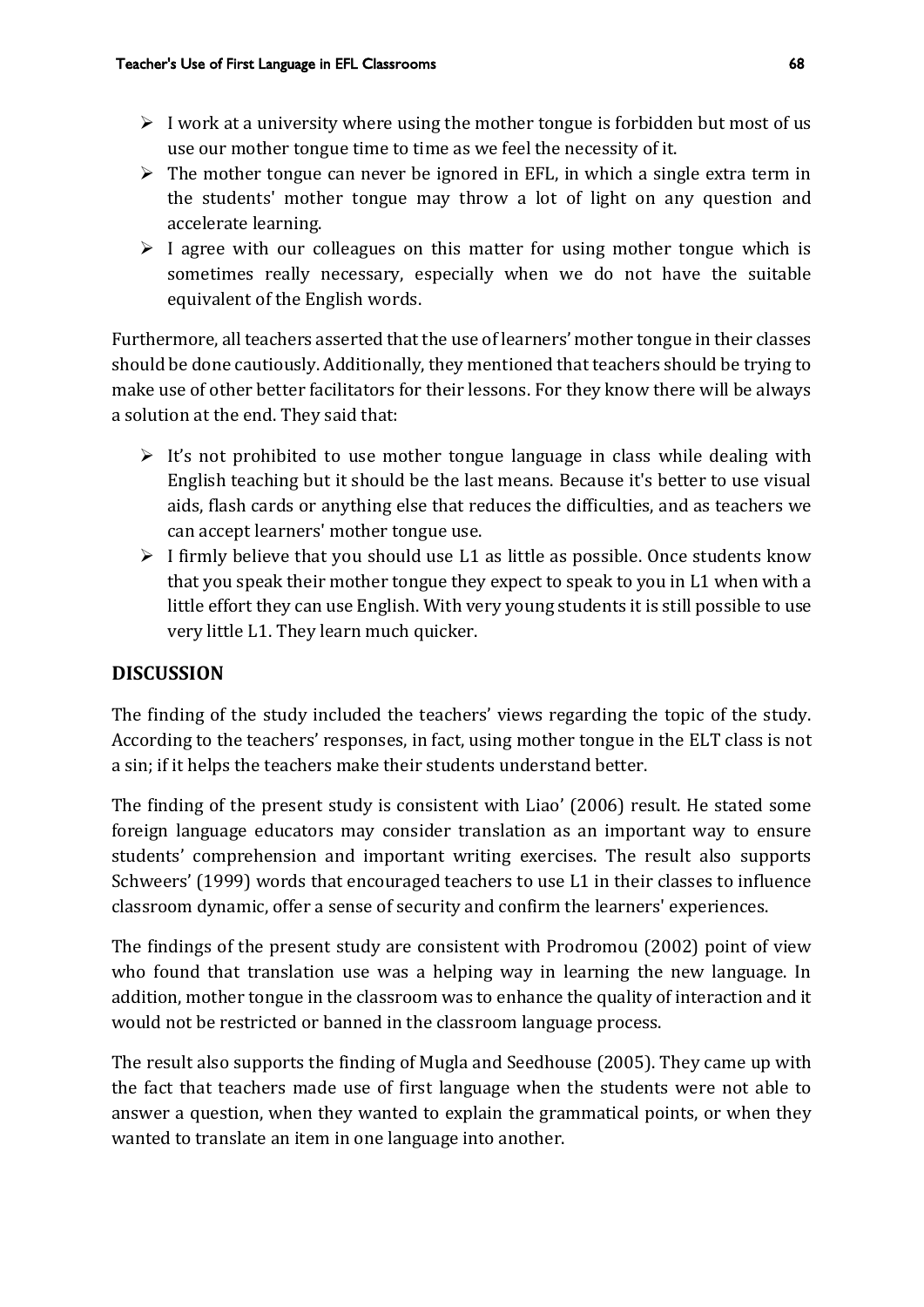The results revealed that all teachers thought of mother language as the end solution to the language learning process. It meant that the amount and the occasions to use looked important. In the eye of the teachers, using native class at the starting levels saved the time, and also removed unnecessary worries about language learning in Iranian EFL classes.

Conducting all the classroom activities in mother tongue all the time doesn't seem justifiable to the students who are learning English. The teachers thought the use of Mother tongue should be only when it is a dire necessity, and it should be the last means. The mother tongue should be used more often during the beginner or elementary stage. However as the student progresses on to the lower intermediate level the use of the mother tongue should be reduced and dropped completely by the intermediate and upper intermediate level.

### **CONCLUSION**

One of the most notable issues in language pedagogy is how educators deal with the use of mother tongue in language learning classrooms. The issue of whether or not to use L1 in L2 classroom is very complex and teachers have different attitudes towards this issue. In general, while dealing with English teaching, some language teachers consider first language a beneficial means in language learning process; it's prohibited to use L1 or discourage the use of learners' mother tongue in the classroom by other educators.

From the turn of the twentieth century, many views on language teaching have been not to use the native language in language learning process. While this belief has made many teachers feel ill at ease with L1 use, in recent studies teachers have believed in the helping role of the L1 in language learning process. Considering the teachers' perceptions on this matter in the present study, it was revealed that almost all the teachers agreed on using the first language, but it depended upon the occasions the use of class mother tongue could take place.

Besides, the amount of the native language that students need in each class seemed important, and depends on their proficiency and linguistic situations. They thought of mother tongue not as a sin but as a medicine which, in the right dose, the class can get the maximum benefit. Further, it can also be harmful in an injudicious way of use. In other words, it can help the teachers remove the students unnecessary worries, build their confidence, and also provide a quick and accurate translation of an English word that might take several minutes for the teacher to explain and even then there would be no guarantee that the explanation had been understood correctly mostly at the beginning levels.

In sum, instead of being ignored, first language should consciously be used when it is a dire necessity. From the teachers' point of views, the mother tongue should be used more during the beginner or elementary stage, as the end solution in learning process, and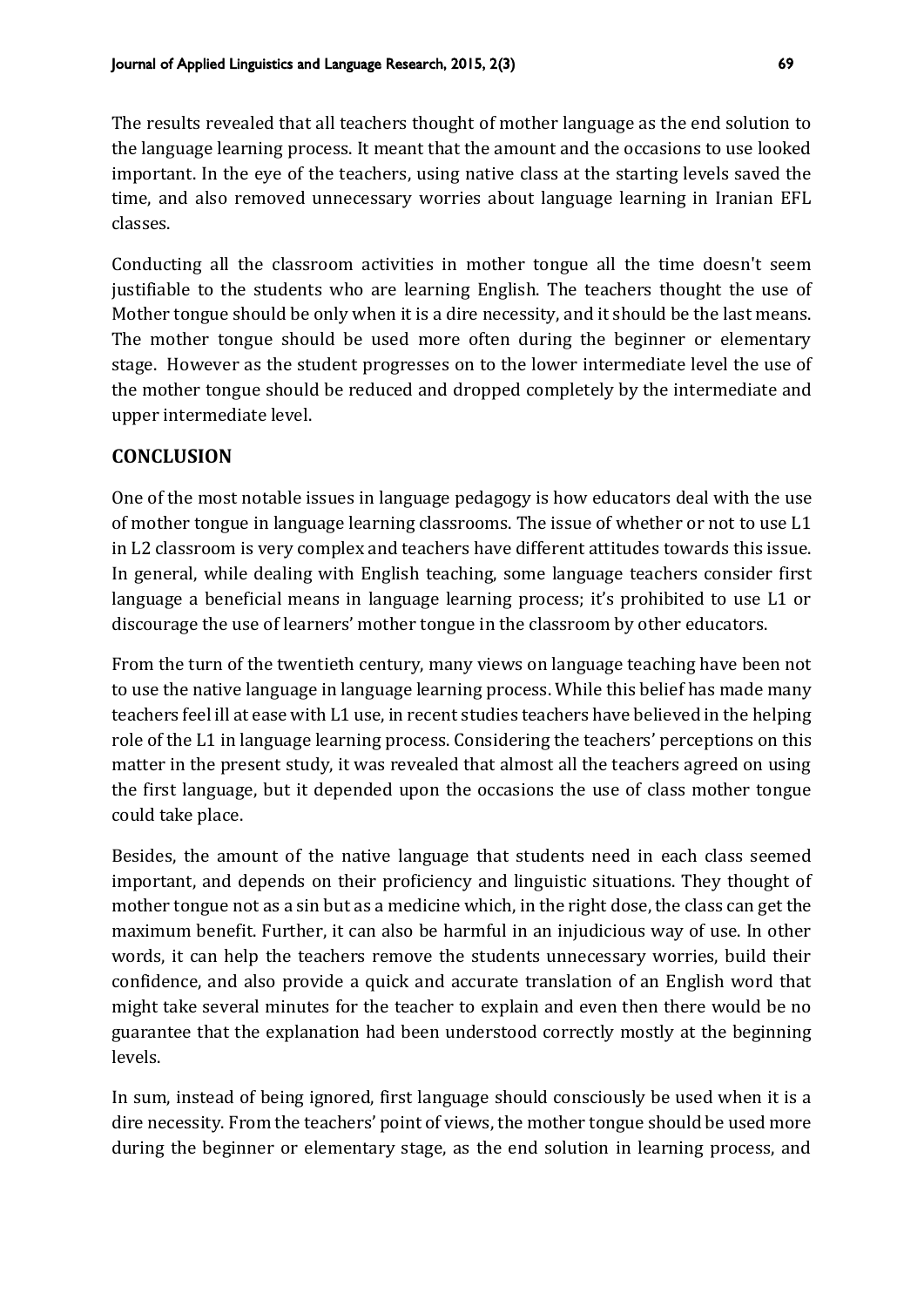should be reduced and dropped completely as the learners` proficiency improves to a higher level.

The findings of the study can inform the pedagogy of foreign language education. Moreover, the findings can be applied to construct a better learning condition in language learning classes, not only in universities and schools but also in language schools. Teachers might suggest translation more for some learners than others, and also help students raise their awareness about the merits and demerits of using translation. Furthermore, educators might encourage the learners' perspectives of translation as an effective and efficient strategy but to use it with caution. On the basis of the role of translation, it can be suggested that Teachers might not need to ban students' use of their native language. Besides, they could be more aware of the cases in which translation could be beneficial to develop English language learning.

All in all, the number of teachers participated in this study was a small sample. If the study was done on different individuals in the other parts of country with different language pedagogical methods and syllabuses, and also in large area of the world with different native languages, it would help to have a better deduction in order to get the findings into practice. It was revealed that the use of L1 in EFL pedagogy is beneficial, but there was another limitation on. Although it was realized that translation would encourage the students and make learning easier, the exact amount of the students' mother tongue to be used while teaching a new language is not really clarified in the study.

#### **REFERENCES**

- Asher, J. (1977). *Learning another language through actions: the complete teacher's guidebook. .* Los Gatos, CA: Sky Oaks.
- Cook, G. (2010). *Translation in language teaching.* Oxford: Oxford University Press.
- Corder, S. (1981). *Error Analysis and Interlanguage.* Oxford: Oxford University Press.
- Curran, C. A. (1976). *Counseling learning in second languages.* Apple River, IL: Apple River Press.
- Fisiak, J. (1981). *An Introductory English-Polish Contrastive Grammar.* In P. Warszawa (Ed), *Contrastive linguistics and language teacher.* Oxford: Pergamon Press.
- Howatt, A. P. R. (1984). *A history of English language teaching.* Oxford: Oxford University Press.
- Kavaliauskienë, G., & Kaminskienë, L. (2007). The effect of individual differences on learners" translation beliefs in EFL learning. *Kalbotyra, 57*(3), 132-139.
- Lozanov, G. (1978). *Suggestology and the outlines of suggestopedia.* New York: Gordon and Breach.
- Liao, P. S. (2006). EFL learners' beliefs about strategy use of translation in English learning. *RELCJ, 37*(2), 191-215.